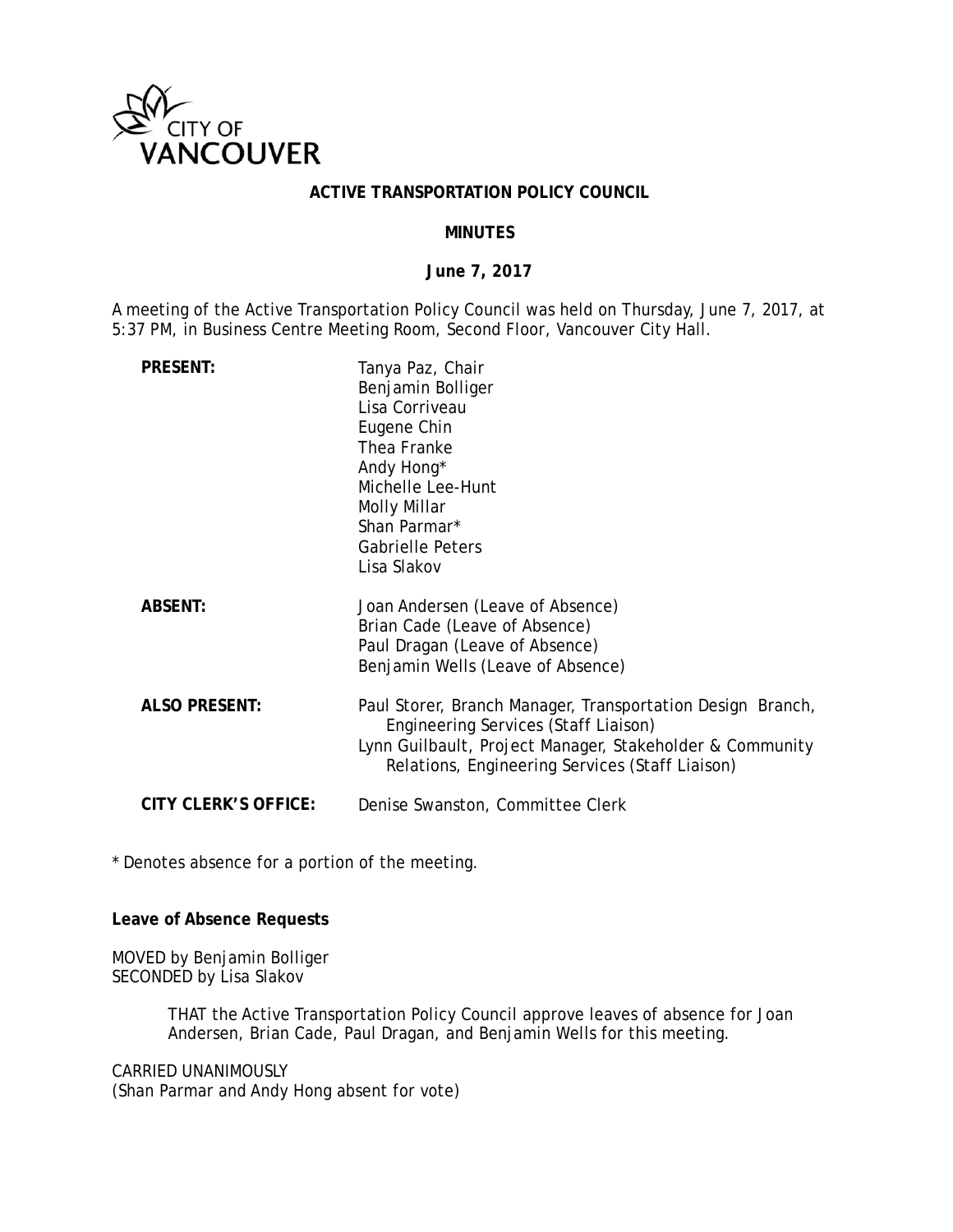It was noted that Tiago de Sousa Jensen and Denise Reimer resigned from the Committee. Eugene Chin, appointed March 7, 2017, as an alternate, and Michelle Lee-Hunt, appointed May 30, 2017, both agreed to fill the vacancies until the end of term, November 4, 2018.

## **Approval of Minutes**

MOVED by Thea Franke SECONDED by Molly Millar

> THAT the Active Transportation Policy Council approve minutes of the meeting held on April 5, 2017 as circulated.

CARRIED UNANIMOUSLY (Shan Parmar and Andy Hong absent for vote)

#### **1. Presentation**

(a) Millennium Line Extension

Steve Brown from Rapid Transit, City of Vancouver, and Jesse Kohler, TransLink, provided a presentation on the Millennium Line Broadway Extension and responded to questions and comments from the Committee. It was noted that feedback regarding washrooms in SkyTrain stations should be directed to TransLink Corporate Office (Mr. Kohler to provide contact).

### **2. Chair and Subcommittee Updates**

- (a) Chair Update
	- i. May City Council meeting recap

The Chair provided updates on transportation related reports presented to Council in May.

ii. 2017-2018 Work Plan Motion

The Committee discussed and established objectives for the 2017-2018 Work Plan.

Following discussion it was,

MOVED by Benjamin Bolliger SECONDED by Lisa Corriveau

> THAT the Active Transportation Policy Council approve the 2017-2018 Work Plan as discussed.

### CARRIED UNANIMOUSLY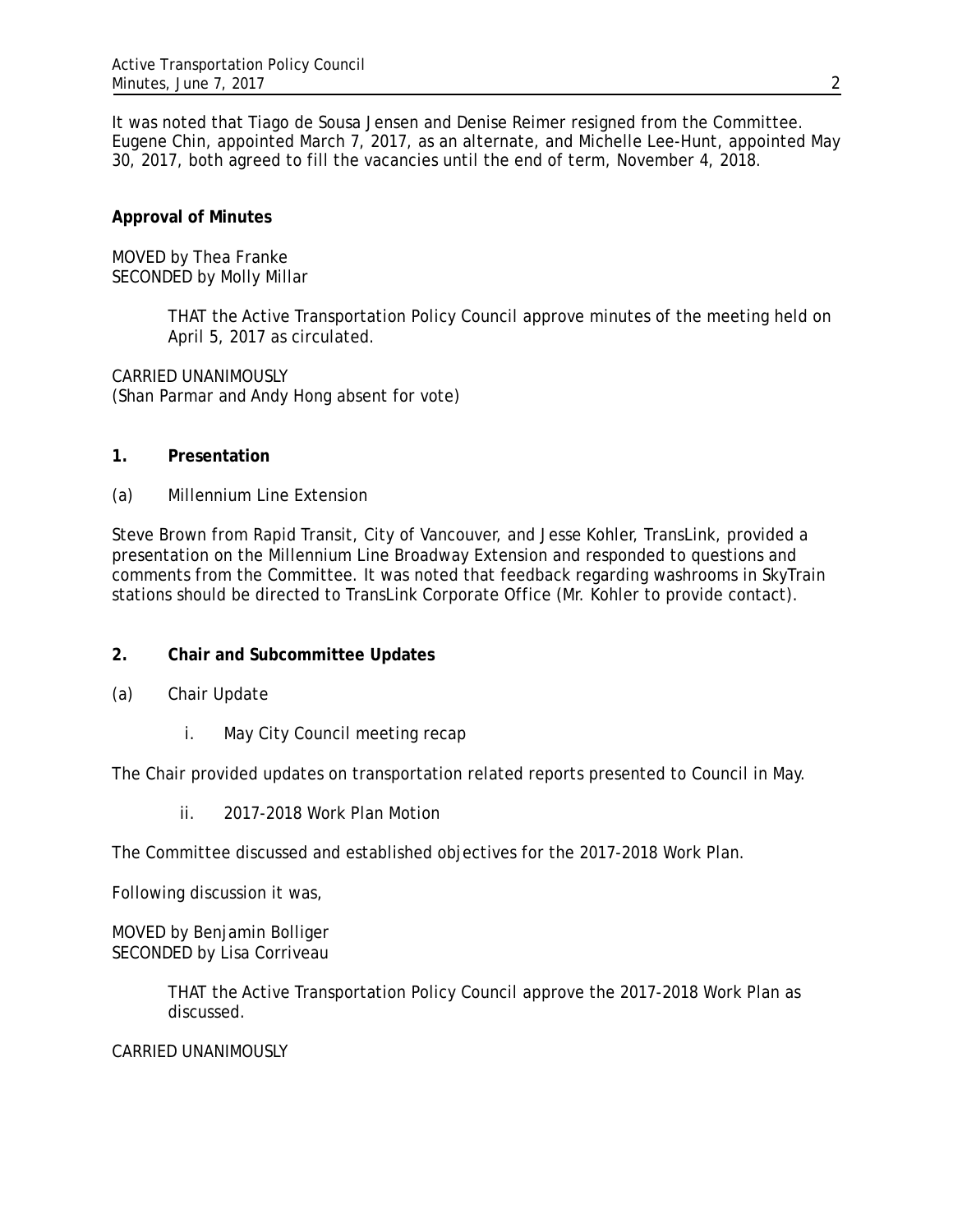iii. ATPC member commitments to subcommittees

The Chair reminded everyone that each member needs to be on a subcommittee. Members present then volunteered to participate on a subcommittee. The following are members of the Policies Subcommittee: (Joan Anderson), Andy Hong, Molly Millar (chair), Shan Parmar, Gabrielle Peters, Lisa Slakov.

The following are members of the Projects Subcommittee: Ben Bolliger (chair), Gene Chin, Lisa Corriveau, Thea Franke, Michelle Lee-Hunt – plus non-ATPC members Colin Brander, Mike Feaver, Matej Mecar, Clark Nikolai.

Brian Cade, Paul Dragan, and Ben Wells were absent. The Chair will follow up with them to find out which subcommittee they chose to participate on.

- (b) Policy Subcommittee
	- i. Hospital Data, Autonomous Vehicles, Right on Red

Shan Parmar, Policies Subcommittee, provided an update and encouraged members to review notes from the subcommittee meeting, as a very informative presentation regarding autonomous vehicles and interesting data regarding traffic-related injury admissions to hospitals was presented.

- (c) Projects Subcommittee
	- i. Next 10 Bikes Assessment Tool, St. Paul's Hospital

Ben Bolliger, Projects subcommittee, provided an update from the subcommittee meeting and brought forward a motion regarding the next 10 bike routes.

Following discussion it was,

MOVED by Benjamin Bolliger SECONDED by Lisa Corriveau

#### **WHEREAS**

- 1. The existing bike network in Vancouver has some noticeable gaps, closing the gaps improves safety and comfort and encourages more people to bike;
- 2. There are numerous competing priorities in determining which bike routes should be prioritized for improvements;
- 3. The prioritization of bike route improvements should be grounded in objective, qualitative research that prioritizes safety and usability;
- 4. The Active Transportation Policy Council (ATPC) Projects Subcommittee Task Group has developed a methodology that takes into consideration: safety, grade, travel times, gaps in the network, destinations, demographics, etc.;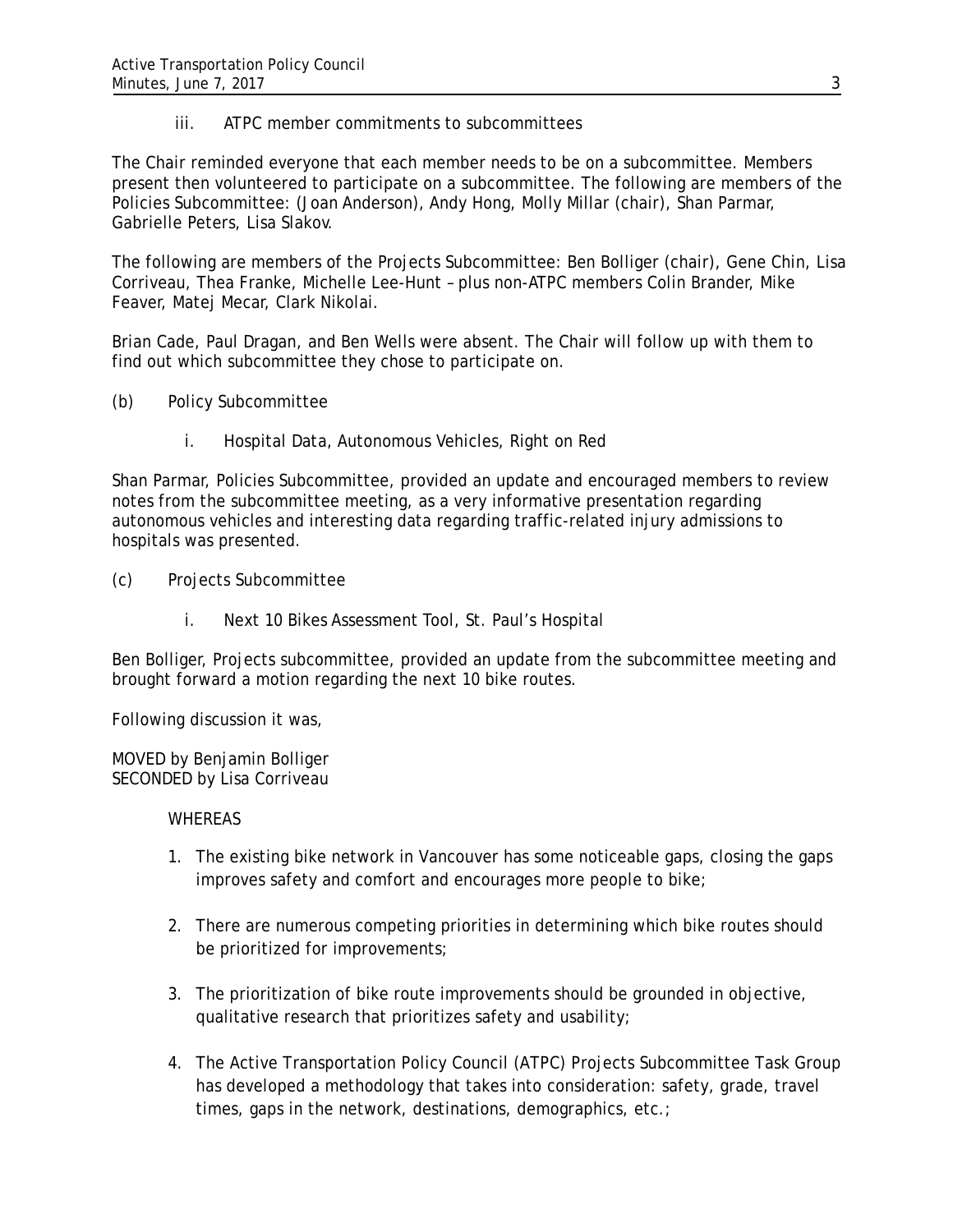- 5. The algorithm and methodology have been reviewed by City of Vancouver staff and a UBC faculty member; and
- 6. The ATPC Projects Subcommittee Task Group used this methodology and algorithm to prioritize 10 bike routes from a pool of potential routes not yet under development by the City of Vancouver, contrasting them to the best possible alternate bike route.

THEREFORE BE IT RESOLVED THAT the ATPC encourage the City of Vancouver to prioritize the following bike routes for a 2021-2025, 5-Year Cycling Network Additions and Upgrades Map, in addition to the 2016-2020, 5-Year Cycling Network Additions and Upgrades Map.

| Rank           | Route                                    | Endpoint         | Endpoint       | Alternate                          |
|----------------|------------------------------------------|------------------|----------------|------------------------------------|
|                | Granville                                | Helmcken 6th     |                | Hornby/Burrard/Cypress/7th         |
| $\overline{2}$ | Cordova                                  | Carrall          | <b>Burrard</b> | Carrall/Dunsmuir/Hornby            |
| 3              | Earles                                   | 27th             | Kingsway       | 27th/BC Parkway/Gladstone/37th     |
| 4              | Powell/Alexander                         | Carrall          |                | Lakewood Lakewood/Adanac/Carrall   |
| 5              | Robson                                   | Thurlow          | Beatty         | Bute/Comox/Helcken/Hornby/Dunsmuir |
| 6              | Kent                                     | Hudson           | Argyle         | Arbutus/59th/Fraserview            |
| $7^{\circ}$    | St George/Prince Edward                  | 10th             | 18th           | 10th/Ontario/18th                  |
| 8              | Rupert                                   | Adanac           | 14th           | Adanac/Slocan/15th                 |
| 9              | Fraser                                   | 8th              | 19th           | Windsor                            |
| 9              | Fraser                                   | 19 <sub>th</sub> | 31st           | Windsor                            |
| 10             | Graveley/Garden/Charles/William Woodland |                  | Boundary       | Adanac                             |

BE IT FURTHER RESOLVED THAT ATPC requests the City of Vancouver sponsor a project that considers this methodology and algorithm in the selection of future bike route development.

# CARRIED UNANIMOUSLY

**3. Council Liaison Update** 

None.

# **4. Park Board Liaison Update**

None.